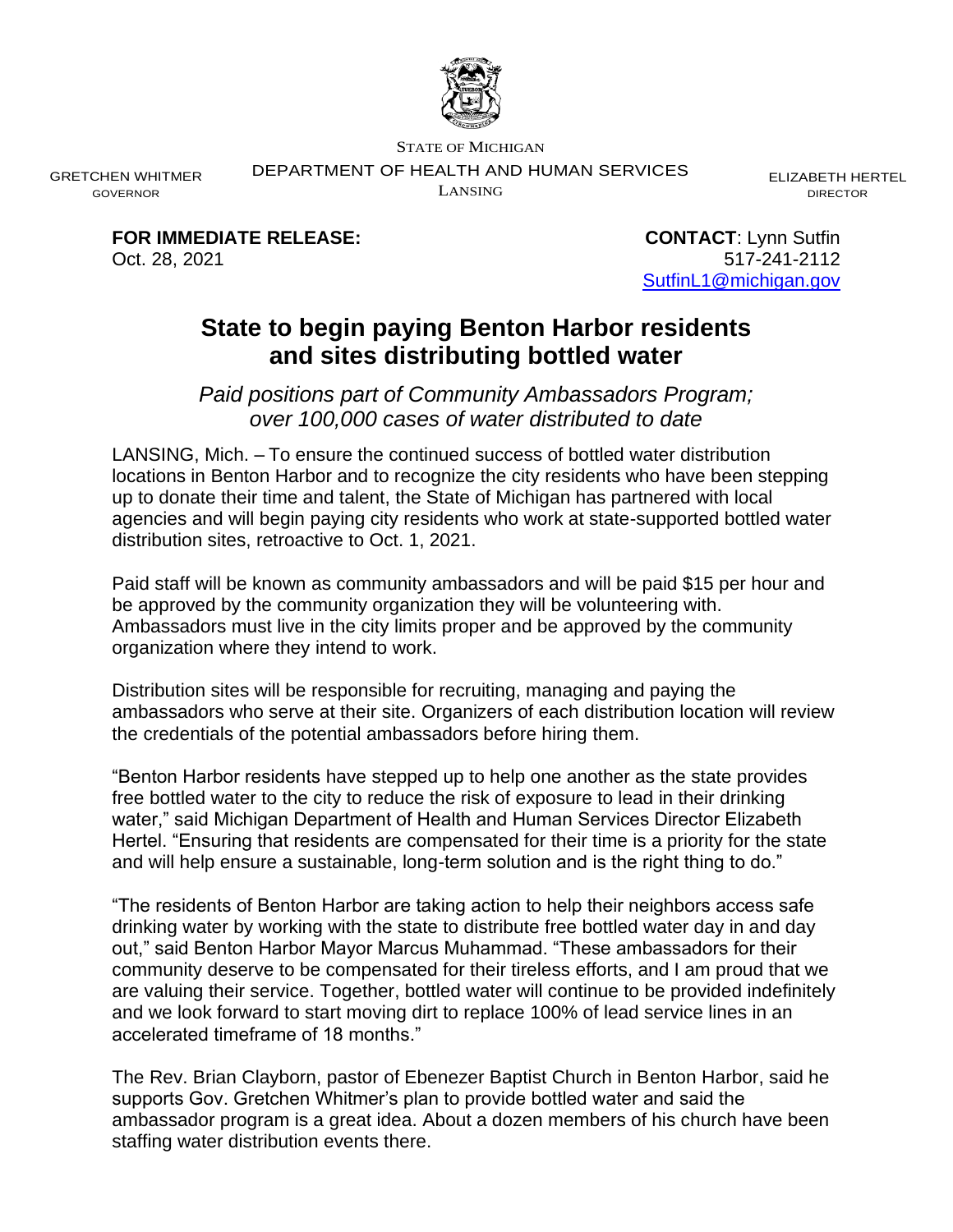"The community has truly come together to help one another," Clayborn said. "I had one lady call Tuesday who is a cancer survivor, and she stated that she couldn't lift any water, but said that if there was anything she could do, she was willing. So, she came out Tuesday and worked for about three hours passing out forms for people to sign."

Among the volunteers are Diane Young, who worked at Ebenezer on Tuesday and has assisted at other distribution locations with members of the community group Sisters from Another Mother.

"What really has been most rewarding has been seeing the community collaborate," said Young, a lifelong city resident who is a Business Resource Network success coach for Michigan Works! "It's working together for the greater good of the community. It's great to see the diversity. Every age, color, gender. We're just all coming together to take care of the city residents."

Individuals who want to serve as community ambassadors should connect with an established distribution site. Individuals or groups who want to serve as unpaid volunteers can sign up [on the United Way's online platform.](https://volunteer.uwsm.org/need/index?s=1&need_init_id=5023)

Free bottled water is being provided by the state as residents are being encouraged to [use bottled water for cooking, drinking, brushing teeth, rinsing foods and mixing](http://www.michigan.gov/documents/mdhhs/10-8-21_Water_Use_in_Benton_Harbor_Bottled_Water_737998_7.pdf)  [powdered infant formula.](http://www.michigan.gov/documents/mdhhs/10-8-21_Water_Use_in_Benton_Harbor_Bottled_Water_737998_7.pdf)

This action is part of an accelerated, across-the-board effort to reduce the risk of exposure to lead in drinking water while the city replaces all lead service lines.

To date, MDHHS and volunteers had provided more than 100,000 cases of free bottled water at community distribution sites and deliveries to residents who are homebound or lack access to transportation.

The upcoming schedule for bottled water pickup is:

## **Friday, Oct. 29**

• Southwest Community Action Agency, 331 Miller Street, 10 a.m. – 2 p.m. (Selfservice)

#### **Saturday, Oct. 30**

- Boys & Girls Club of Benton Harbor, 600 Nate Wells Sr. Drive, 10 a.m. 2 p.m.
- Harbor of Hope Seventh-Day Adventist Church, 769 Pipestone Street, 4 6 p.m.

## **Sunday, Oct. 31**

- Abundant Life Church of God, 693 Columbus Avenue, 3 5 p.m.
- Brotherhood of All Nations, 1286 Monroe Street,  $4 6$  p.m.

**Monday, Nov. 1**